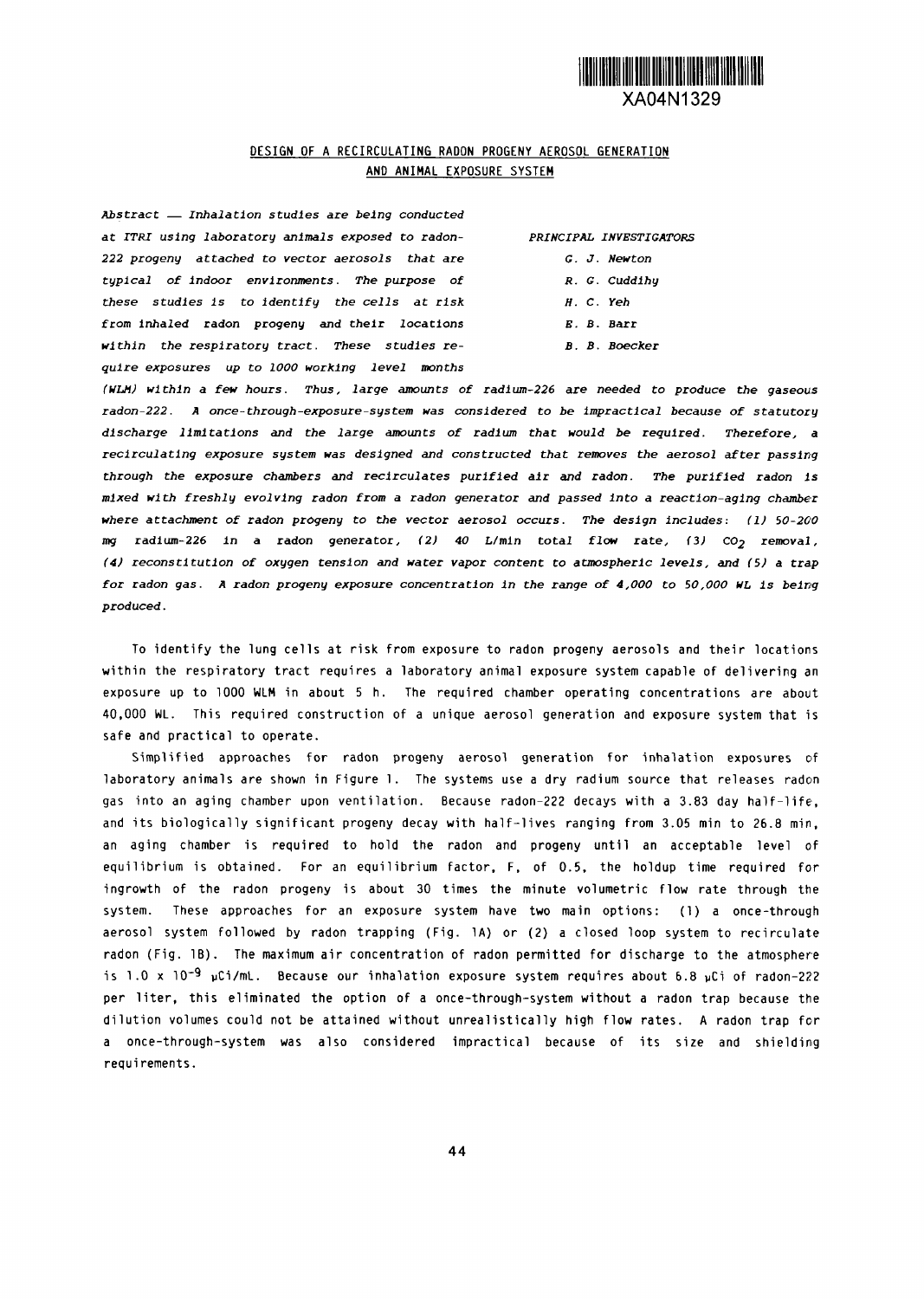

Figure 1. Schematic diagram of a simplified radon radon-progeny aerosol generation and anima inhalation exposure system. Figure 1A shows a once-through-system and Figure IB shows a closed loop or recirculating system.

To meet the programmatic goals, satisfy the radon discharge limits, and operate the system with a minimum amount of radium, *we* examined an aerosol exposure system based on principals discussed by Morken.<sup>1</sup> To achieve required levels for exposures of rodents to pure radon-222, Morken developed a closed loop system. Exhaust from the exposure system was: (1) filtered to remove the particulate species, (2) reduced in humidity by adsorption of water vapor, (3) passed over a carbon dioxide adsorber, (4) monitored for oxygen content, and (5) oxygen content restored to desired levels by addition of pure oxygen.

Conceptual Design of the Recirculating Radon Progeny Aerosol System

For the above reasons and also because of limited availability of  $^{226}$ Ra, a recirculating system was designed (Fig. 2). Although more complex, a recirculating radon system resulted in reduced radium requirements and reduced radon trapping requirements with attendant savings in shielding and other safety concerns.



animal inhalation exposure system.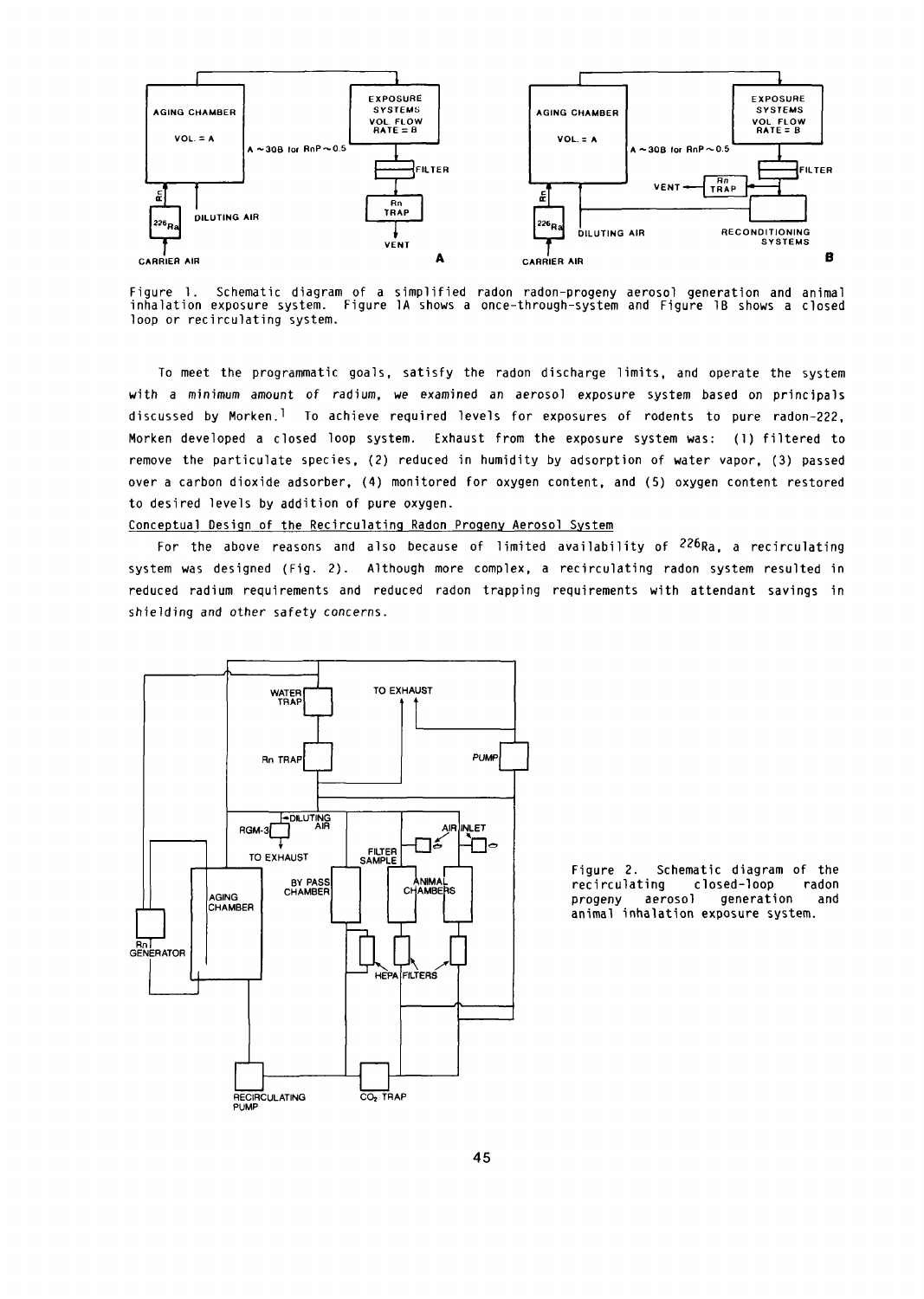Essential elements of the small animal inhalation exposure system are: (1) a shielded filter assembly to remove entrained particles and the associated radon progeny, (2) a water removal system, (3) a CO<sub>2</sub> trap, (4) a radon trap, (5) an oxygen monitor, and (6) an oxygen injection system. The oxygen injection system restores the exhaust to acceptable breathing air standards. The reconstituted air (with most of the radon still present) is compressed to about 20 psig. The compressed air-radon mixture is used to aspirate the vector aerosol generator. This re-enters the aerosol-aging chamber and the exposure atmosphere. Gases to be vented from any part of the system pass through a radon trap and are held for decay, thus minimizing the environmental release of radon-222.

The radon-222 aerosol generator consists of an insoluble radium stearate2 source in a porous stainless steel tube which is inside a brass pipe (Fig. 3). The radon generator is shielded with lead bricks in a glove-box. An airstream passes through the porous metal tube entraining gaseous radon. Radon-222 in the airflow enters the 2  $m<sup>3</sup>$  aerosol-aging chamber.

Vector aerosol particles are mixed with the radon and radon progeny in the aging chamber. The small radon progeny attach to the vector particles according to the dynamics of the attachment process. The aerosol-aging chamber provides 30-50 min of residence time to increase the concentrations of the radon progeny. From the aerosol-aging chamber, aerosol is piped to the animal inhalation chambers.



The volume of the system consists of a 2  $m<sup>3</sup>$  aging chamber, a 1  $m<sup>3</sup>$  bypass-sampling chamber, and a 1  $m<sup>3</sup>$  animal exposure chamber. The pre-exposure setup involves cycling aerosols through the aging chamber and the bypass-sampling chamber. When a stable exposure aerosol is obtained, the bypass-sampling chamber is isolated and the radon-radon progeny-containing aerosol is passed through the animal exposure chamber. At shutdown of the animal inhalation exposure, the bypass-sampling chamber is put back into the recirculating loop and the animal exposure chamber is isolated from the radon sources. The purged atmosphere that contains about a quarter of the radon in the entire system is exhausted through the radon trap. After trapping the radon, the animal exposure chamber is purged with clean air and the animals are removed.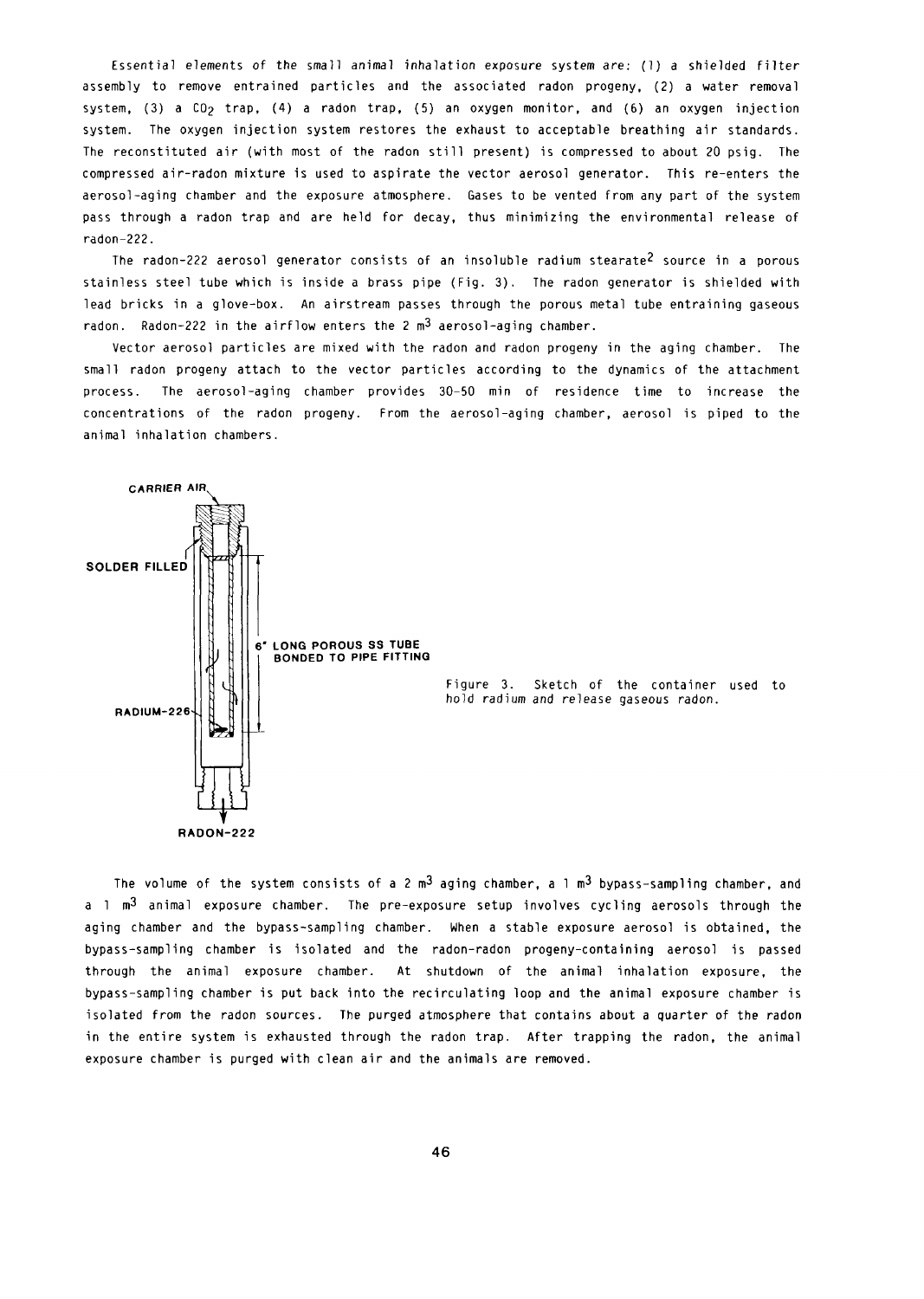The radon trap consists of two parallel charcoal canisters operated at  $2^{\circ}$ C.<sup>3</sup> After water removal, the purge airstream is passed through a charcoal bed that adsorbs radon. The radon trap containing the adsorbed radon can be heated to release the trapped radon to be reused if required.

Because the aerosol generation system contains several components that could collect significant quantities of radon progeny that emit energetic gamma photons, most of the system was placed behind an 8-inch thick solid concrete block wall. The main components of concern were exhaust filters from the animal exposure chamber, the exposure chamber, the aerosol aging chamber, the radon trap, and the air compressors. Figure 4 is a sketch of the floor plan showing the layout of the major components.



Figure 4. Floor plan of the radon progeny exposure laboratory showing location of the major components of the systems.

## VECTOR AEROSOLS

Vector or carrier aerosols that will be used for attachment of radon progeny will include types of particles, size distributions, and airborne mass concentrations relevant to human radon exposure situations. of prime importance are aerosols typical of early uranium mines. Generally, these are the older and smaller mines of the Colorado plateau that had high dust loadings. Many of the mines relied strongly on muscle power although by the 1960s some of the mines used underground diesel powered equipment and others used electrical systems. For the mines with underground diesel powered equipment, the aerosol size distribution would have been multi-component, multi-modal with a small size mode of less than about 0.1 pm diameter and larger mode(s) in the 1-10 um aerodynamic diameter range. We are simulating these multi-modal aerosols with mixtures of particles in the range of  $1-10$   $\mu$ m mass median aerodynamic diameter (MMAD), generated by systems that include dry powder dispersion of uranium ore dust or nebulization of a uranium ore dust simulant. The ultrafine particle size mode (< 0.1 µm) is either diesel particles or cigarette smoke or both as a mixture. Other relevant vector aerosols associated with indoor air are cigarette smoke and fumes from cooking.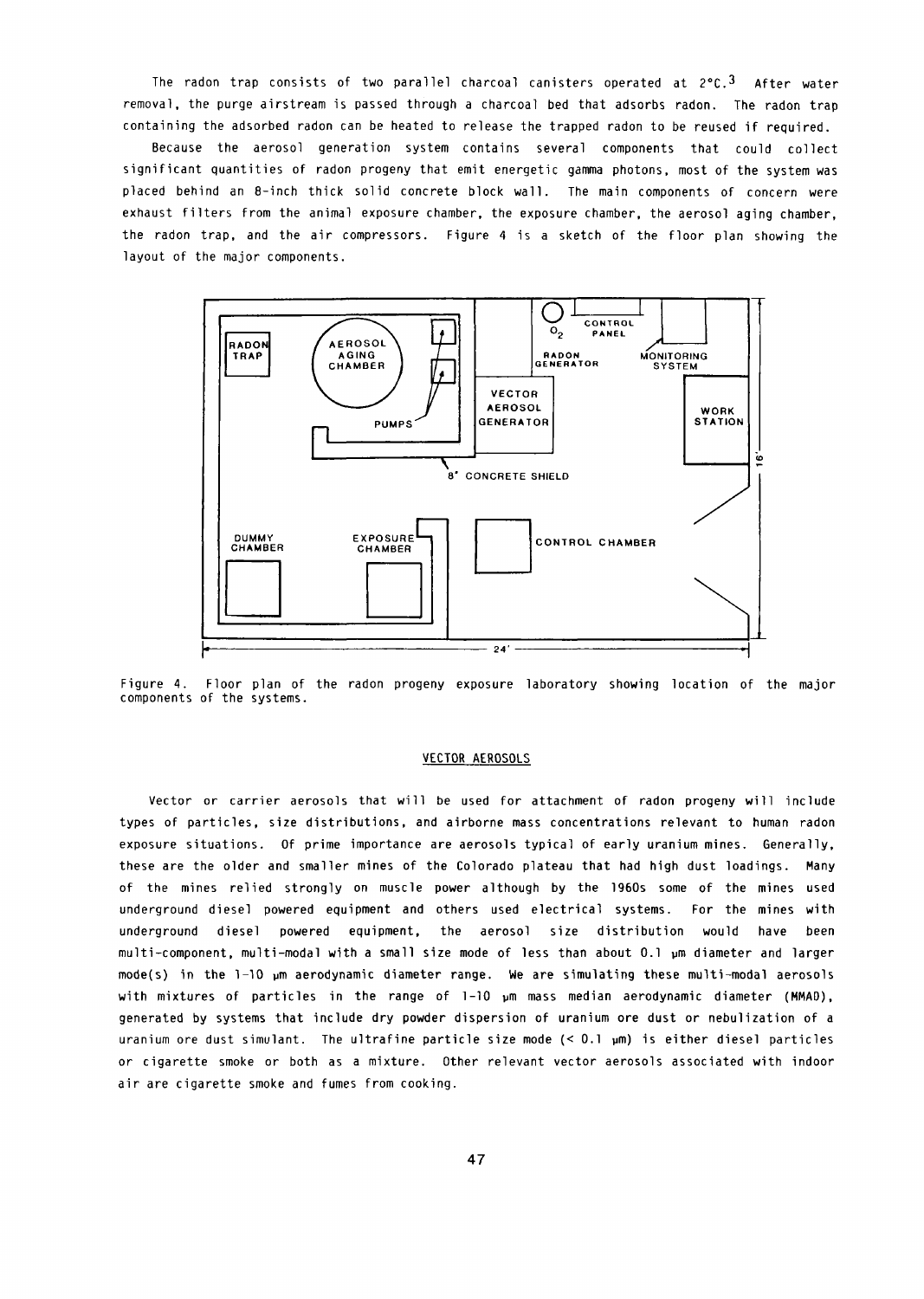Aerosol characteristics for estimating deposition and dose to the cells at risk will be determined. These include: (1) the working level, WL, (2) radioactivity size distributions of radon progeny, (3) number, size, and mass concentration of the inert vector particle size distribution, (4) relative equilibrium factor, (5) concentration of unattached radon progeny, and (6) concentration of radon gas. To obtain these aerosol parameters, a battery of aerosol instruments will be used. The combination sizing instrument that consists of the Lovelace Multijet cascade impactor (LMJ) and the parallel flow diffusion battery (PFDB) provides fourteen size cuts from about 10 µm aerodynamic diameter down to about 0.05 µm diffusion diameter. Seven size cuts from 10 pm to 0.7 pm aerodynamic diameter can be obtained from the LMJ. The PFDB can provide equivalent diffusion diameters in the size range from 0.7  $µ$ m to about 0.05  $µ$ m (six size cuts plus a final filter). Aerosol parameters for the vector particles will be determined from the LMJ/PFDB samples along with complimentary filter samples and number concentration data from commercially available continuous flow condensation nucleus counters. Other instruments will provide data on the WL, radon and radon progeny concentrations. The equilibrium factor, F, will be determined from analysis of two specially designed filter samplers. One filter sample is taken directly onto the filter material, the other parallel sample is preceded by a single 200 mesh screen that is about 99% efficient for collection of unattached radon progeny. Radon progeny attached to vector particles penetrate the screen with an efficiency of 99.5%. From the differences in collected radioactivity, we can estimate the unattached radon progeny fraction. Figure 5 is a sketch of these unattached radon progeny samplers.



Figure 5. Sketch of the aerosol samplers designed to obtain filter samples for designed to obtain filter samples for<br>determination of the unattached fraction of radon progeny aerosols. One sample is obtained without using a screen and the other sample is taken simultaneously through the 200 mesh screen.

## CURRENT STATUS

The aerosol generation and small animal inhalation exposure system described has been engineered, constructed, leak tested, and used to expose rats to 4,000 WL. No leaks were determined in any of the pressurized components or in any of the piping systems between the exposure chambers. Operating pressures (inches of waters) associated with the various components are: aging chamber = 2 inches, animal exposure chamber =  $-6.9$  inches, and bypass-sampling chambers  $= -4.2$  inches. The system has been undergoing operation with a 10 mg radium-226 source to gain operational experience and determine important operational factors that require empirical calibration. Upon completion of the low level testing, a 50 mg source of radium-226 will be used to obtain concentrations up to 40,000 WLs.